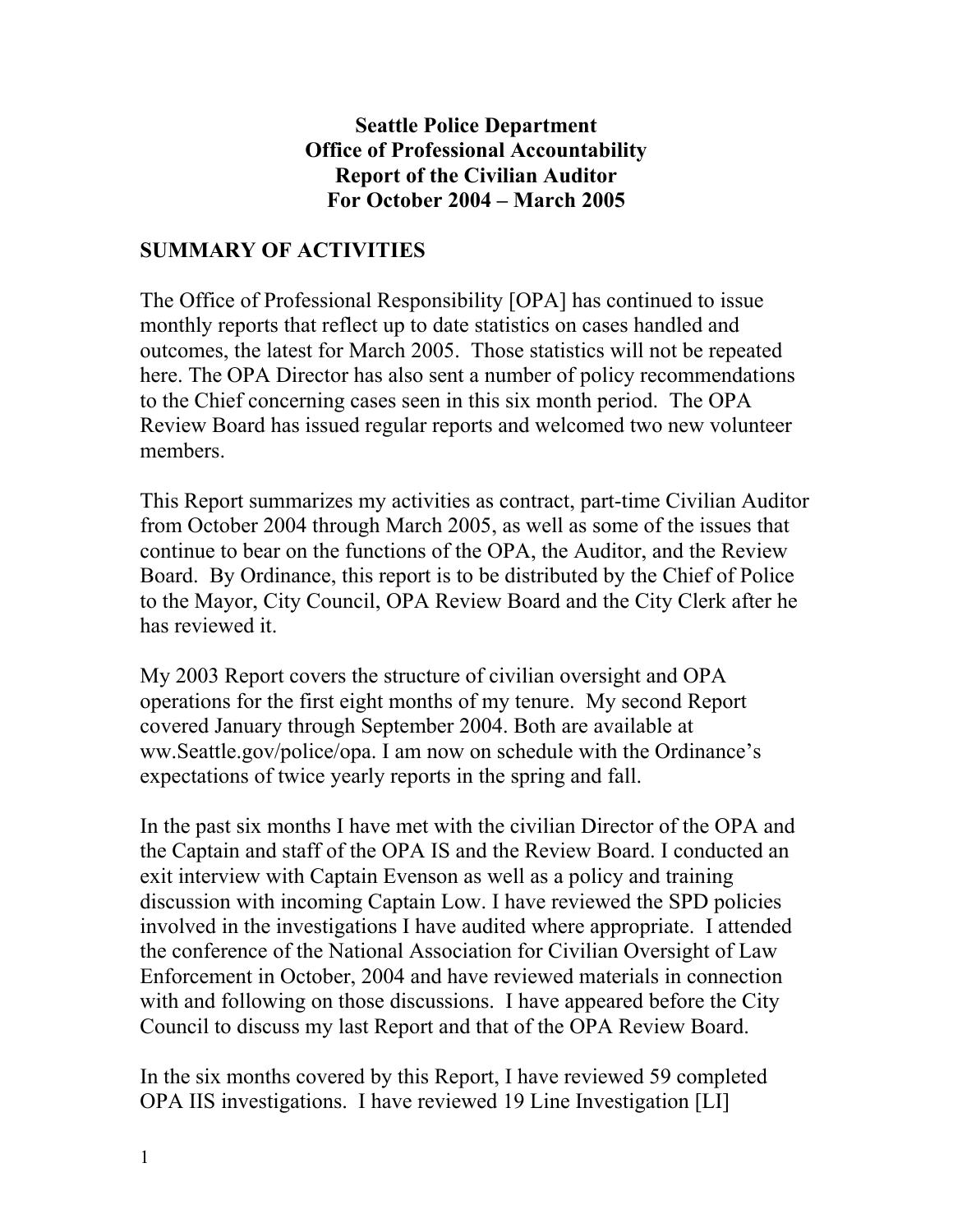referrals, to be able to comment if I disagree with the classification. I have reviewed 11 completed Line Investigations. Despite the attempts by OPA IS to press deadlines on the line supervisors, I am still holding a backlog of 17 cases referred out and not yet completed Line Investigations. This is an ongoing problem.

I have also reviewed, for classification and comment on possible follow-up, 28 Supervisory Referrals [SR's] and 103 Preliminary Investigation Reports [PIR's]

These numbers are consistent with my experience since being hired as Auditor in April 2003. The number of OPA IIS cases per month falls between that of the first eight months and the second nine months, where the cases spiked significantly. The LI's have remained at the lower level consistent with the OPA's decision to keep more cases in-house, discussed in my last Report.

# **SPECIFIC ACTIONS**

# **Internal Investigations**

**Of the 59 completed OPA investigations, I had questions, comments, discussions, or requested further investigation on approximately 25.** This number should not be misinterpreted. My questions addressed a wide range of subjects and infrequently alleged deficiencies in OPA IIS investigations, which have steadily improved and have been excellent during this six-month period. In some cases I have recommended a call back to complainants or subjects with a further question raised by the interviews with employees. I criticized one investigation for failing to prioritize interviews when it was obvious the subject and witness were military employees who would soon be unavailable. I have frequently stressed an assessment of credibility that includes enhanced attention to the allegations of by-standers or those who admit their fault on underlying tickets – and thus have nothing to gain by their complaints to OPA. In one case I asked why it took the Sergeant four and a half months after the incident to call the complainant.

This case, and a number of others raise the issue of how to handle a case where it is obvious the complainant intends to sue the Department. I would reiterate the suggestion made in my last report that the risk assessment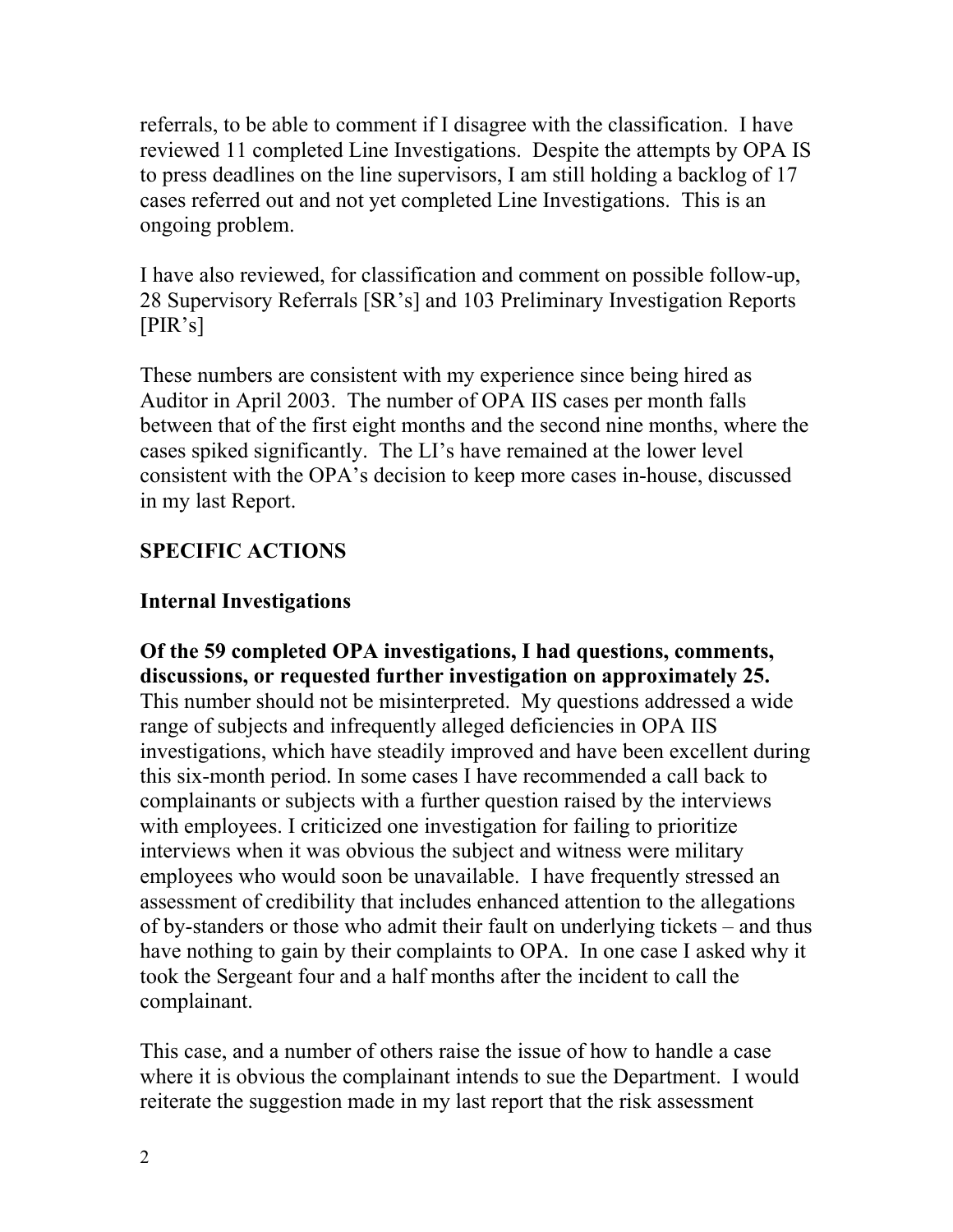mechanisms of this City be coordinated with the OPA process. Early risk assessment and diagnosis of potential civil claims has reportedly been very successful in the L.A. Sheriff's Office and has significantly reduced claims against the City without compromising the misconduct investigations. I understand from the OPA Director that OPA is issuing a report in the near future also addressing this subject.

More often my comments involve policies, legal questions, or the underlying factual situations. In one case, for instance, I asked how SPD could gain the cooperation of King County deputy witnesses. In one, I praised the IIS Sergeant for sticking to her questions in the face of a Seattle Police Officers Guild rep's assertion that she was not allowed to ask what an officer did "in his free time" -- since he called in for vacation time in the middle of his shift to take up a relationship with an intoxicated crime victim. That case raised the issue of the proper role for a Guild rep during an employee interview. The OPA IS sergeant did continue her interview and discipline was sustained for Conduct Unbecoming an Officer.

Another general subject raised by several files was the permitted off-duty work by employees. One problem in work for bars, now prohibited, arises in investigation of incidents near the bars: off-duty employees have a vested interest in what management says happened – and management often amounts to the bouncers – during an incident with customers. Bouncer witnesses, by the same token, tend to support the officers. Recent strengthening and clarification of Department policies is thoroughly justified.

Many of my comments thus address policy issues or issues of law raised by the underlying complaints, rather than the sufficiency of the OPA IIS investigations. Other examples are the questions I raised about the legality of forced entry of a motel room on report of an outstanding warrant; the right of officers to search a backpack; or the potential actions available for misconduct of former employees.

## **Taser Use**

In four different cases in the last six months, I raised specific questions about use of tasers by officers named in complaints. In one case, a King County Deputy tased an intoxicated individual at a ballpark as he hung onto a seat to keep from falling. In another, an SPD officer tased an individual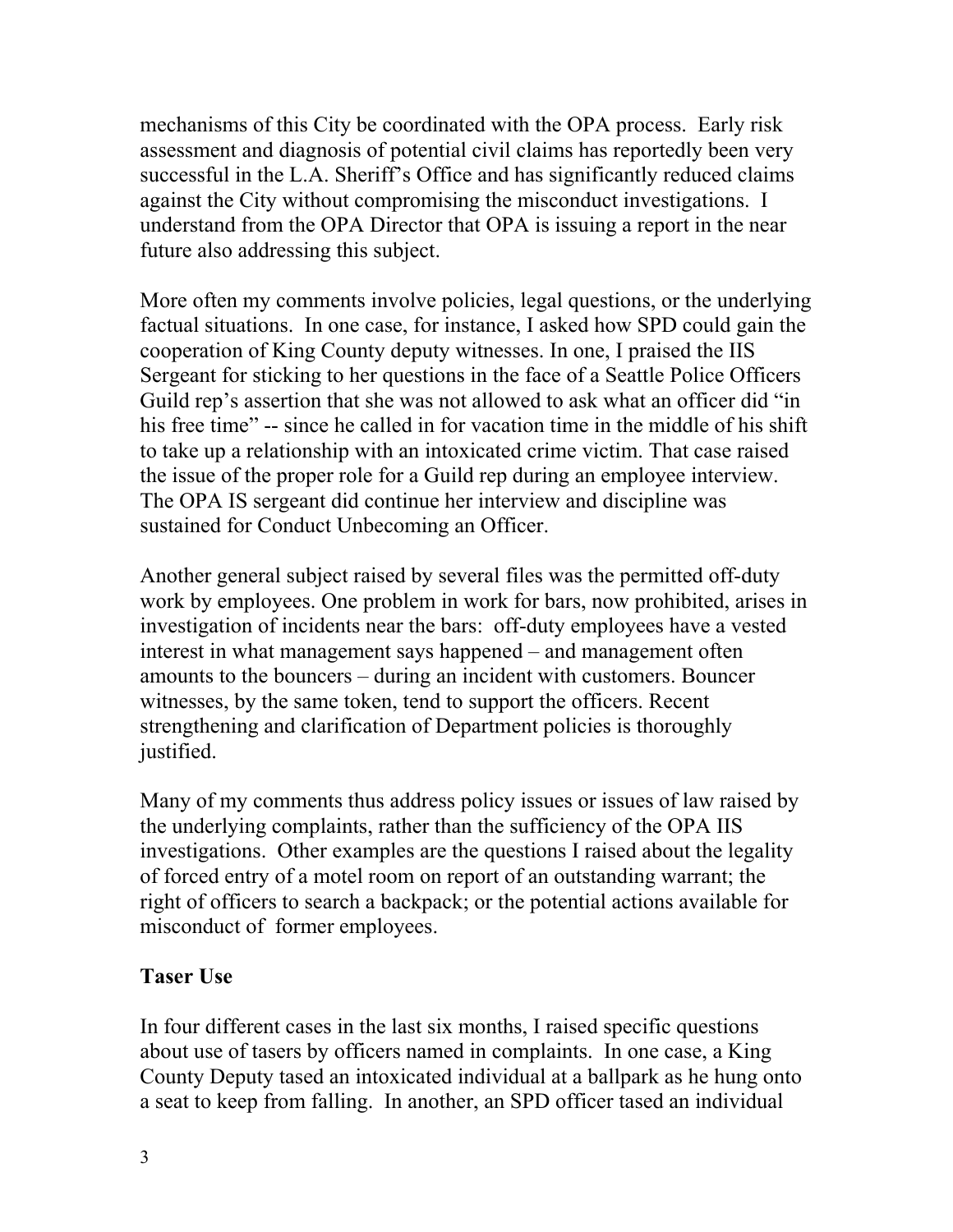while he was on the ground in handcuffs and surrounded by six officers. In a third, the arrestee was also on the ground with at least one hand in a cuff, although testimony varied about whether he was fully cuffed. In a fourth, an intoxicated patron apparently was pushed by a bouncer into the officer. All of these arrestees were uncooperative to some degree, but it was unclear to what extent or if the officers' conduct exacerbated the situations to the point where they felt they had to use the taser.

The Department has recently examined the use of tasers and issued a new Directive about "Less Lethal Options" on April 1, 2005. It is unfortunate that management did not consult with OPA or look at the complaints being investigated over taser use by officers. The new Directive does not appear to answer the questions that come up in complaints about overuse of tasers.

Perhaps this is also a good place to reiterate the recommendation I made in my last report for enhanced de-escalation training. "Necessary" force has long been defined in the Department as that used when "no reasonably effective alternative to the use of force appears to exist and … the amount of force used [is] reasonable to effect the lawful purpose intended." Looking at the whole continuum of force used, it is also important to look at the whole factual situation, from beginning to end. It appears in some cases deescalation techniques are very effective, and in others officers do not even attempt them, but react with tone and volume and physical force that raises the risk to everyone. I am mindful that my predecessor recognized the same problem in his 2002 report when he noticed Police overreaction to minor transgressions. Auditor Judge Carroll suggested an "overreaction provision" be added to the Code of Conduct. I understand the Department is about to issue new standards of conduct that include a provision on exercise of discretion. It would be useful to have more training to distinguish when an aggressive attitude is required and when it will exacerbate the situation.

#### **Incomplete and Late Line Investigations**

I am holding 11 Investigations that were referred for handling to the precincts in 2004 and have not yet been received back at OPA. While I recognize that the press of daily priority business often pushes line investigations back, many are straightforward and should not have taken this long. They often allege officers' rude comments or failure to identify themselves, failure to take appropriate action at a traffic accident or to file a report. Such allegations would require only talking to the complainant and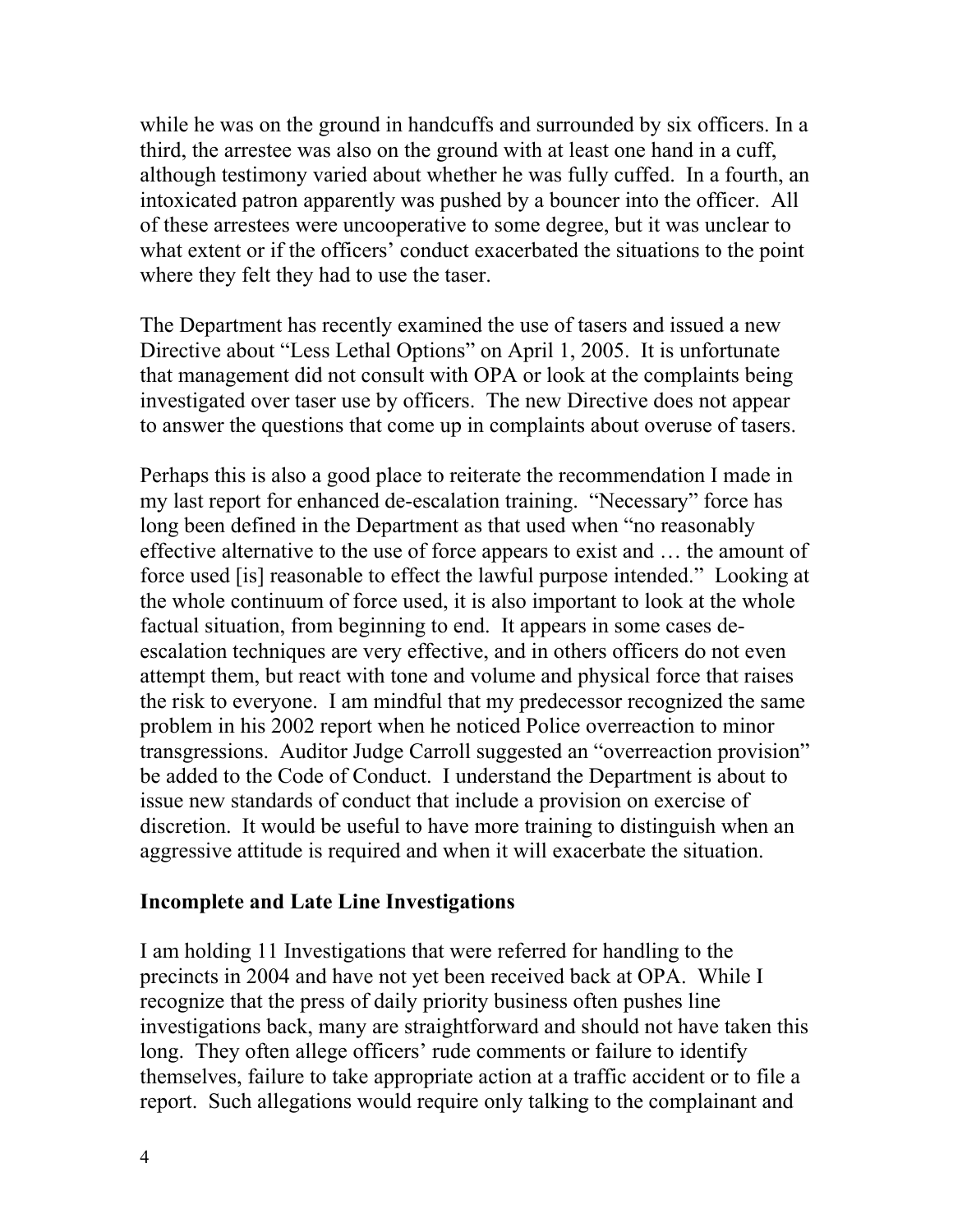the officer(s) involved and reporting back. Some of these incidents occurred in 2003, which makes discipline impossible and any action by a supervisor rather meaningless to a complainant. In a few of these cases, there is good reason to hold the investigation open, such as for the return of an employee who is presently working in Iraq. Most, however, do not reflect any justification for keeping the file open this long. In one, not yet back from the precinct, for instance, I recommended a different classification. The OPA Director and OPA IIS Captain decided it should be investigated by the Line Supervisor. The incident happened 15 months ago. The allegations were that named employees exceeded the scope of their authority in making an arrest and that they were profane and rude and refused to identify themselves.

Although the OPA IS specifically informs the precincts that they are expected to return these completed investigations within 60 days, this apparently has had little effect. The Captain of OPA IS has also written two specific comments on completed investigations (to the same supervisor), noting "inexcusable time delay which would preclude discipline if a sustained finding were warranted." It is unclear if such admonitions have had any effect and it should be noted that this problem seems particularly acute at some precincts. At this point management may need to examine how to assure these investigations are timely completed or assign OPA IS the personnel to complete them downtown.

### **Supervisory Referrals and Preliminary Investigations**

Judgment is required to determine whether an incident should be classified as a PIR or an SR after a sergeant at IIS has looked into the matter. I commented on approximately eight SR's during this six-month period, some with a view to changing the classification. In neither an SR or a PIR is any discipline contemplated, but both often require some supervisory action and return of the file to the OPA. On occasion I have asked IIS to consider reclassifying a case. A typical PIR that I asked be upgraded to an SR was a complaint about lack of service made by a subject whose van, possessions and car were stolen and police refused to investigate despite the fact that the crime appeared to have been recorded on videotape. I felt this complaint deserved more substantial follow-up at the precinct level. In another case, I asked that a PIR be upgraded so that other witnesses could be interviewed. In one case I requested upgrade of an SR to an IIS investigation because of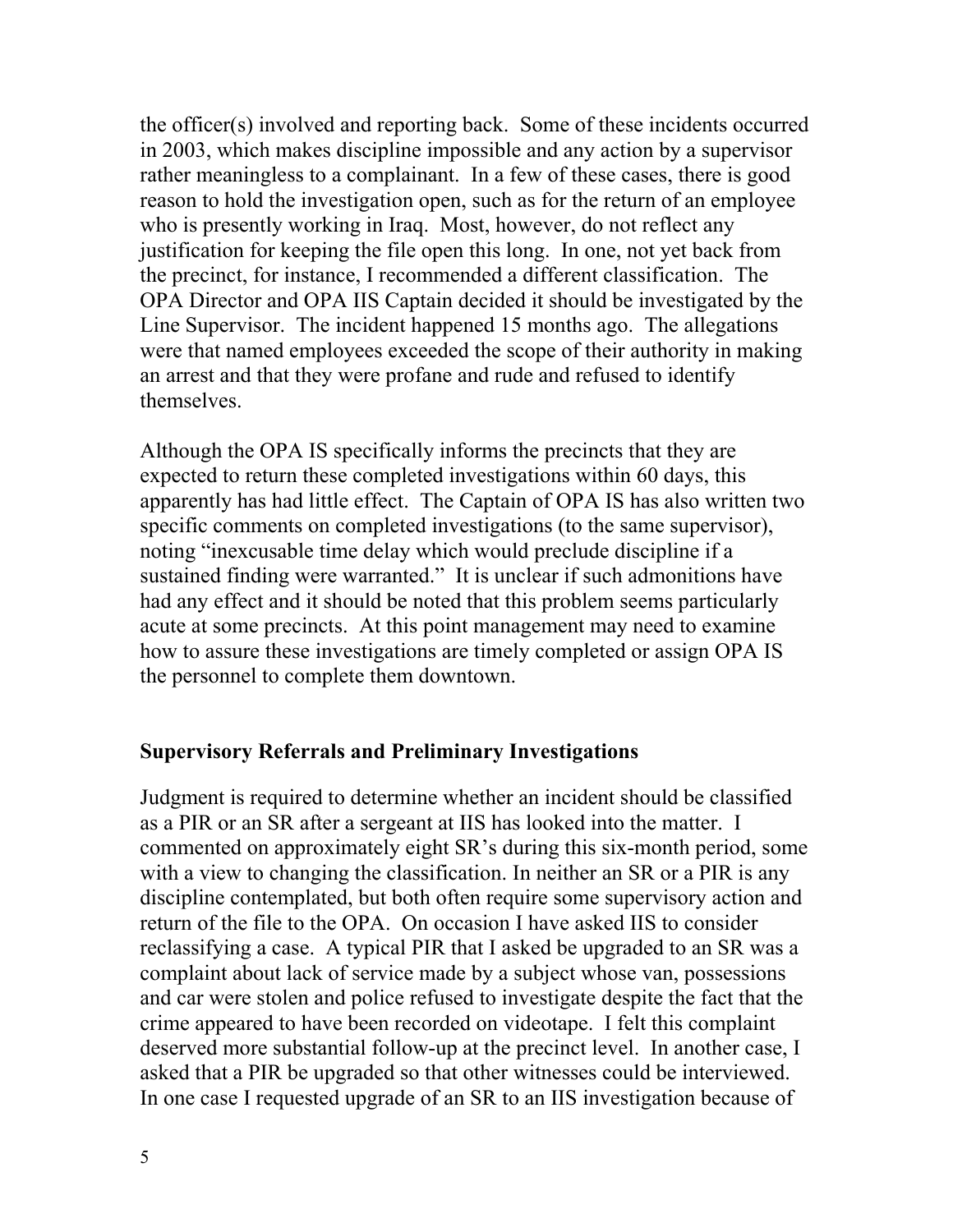the complexity and seriousness of allegations about police action at a motel. OPA IS concurred with that recommendation and upgraded the complaint for a full investigation.

I have also asked for more serious treatment of complaints about delay in officer response. For instance, an hour delay is too long to respond to a personal assault or a "burglary in progress" from almost any citizen's point of view. These delays may be a result of dispatch, change of shift, personnel management, or other factors, but they should be explored.

In my opinion, it is important for OPA IIS to make clear in its referrals exactly what it expects in follow-up by supervisors in the precincts. Sometimes the supervisor is expected to act as informal mediator – talking to both the employee and the complainant separately to help each see the other's point of view. Hopefully the volunteer mediation program agreed to in the Guild contract will soon be implemented.

I commented on approximately eight PIR's. These summary investigations are often quite time-consuming and the OPA IIS staff does a great job – often satisfying subjects and complainants. The investigating sergeants often go to substantial lengths to find out what happened and how the situation can be improved, despite the fact that no misconduct has occurred. Each PIR is analyzed by Lt. Kebba, often with supplemental suggestions, such as reviewing the citizens' concerns with officers and possibly calling the complainants to discuss this afterwards.

# **Complaints Involving Criminal Conduct**

I receive regular reports of investigations involving potentially criminal conduct. As detailed in my last report, these cases present particular challenges for OPA. The OPA Director has sent a policy recommendation memorandum to the Chief about some of these issues.

As I understand the new Officers Guild contract with the City, the investigation of criminal conduct by Department employees will be done by the unit that has jurisdiction over the possible charges (e.g. the Domestic Violence Unit,) under the direction of OPA. I assume this will not change my role in auditing these administrative investigations.